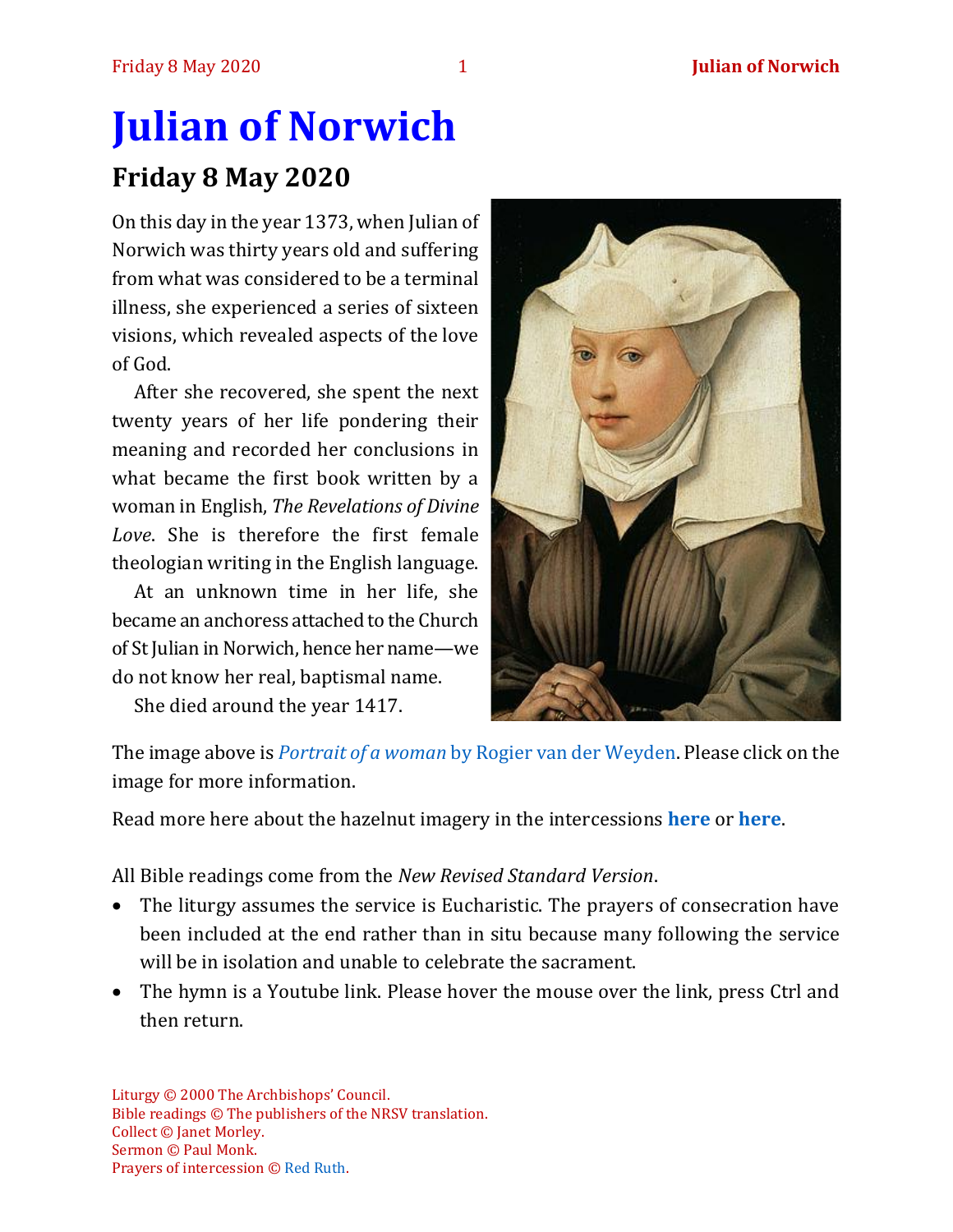HYMN **[Brother sister, let me serve you](https://www.youtube.com/watch?v=hlNoxoOocZs)** (please click on this link to hear the hymn)

## **The welcome**

In the name of the Father, and of the Son, and of the Holy Spirit

All **Amen.**

The Lord be with you

All **And also with you.**

# **The Preparation**

All **Almighty God, to whom all hearts are open, all desires known, and from whom no secrets are hidden: cleanse the thoughts of our hearts by the inspiration of your Holy Spirit, that we may perfectly love you, and worthily magnify your holy name; through Christ our Lord. Amen.**

Our Lord Jesus Christ said:

The first commandment is this:

'Hear, O Israel, the Lord our God is the only Lord.

You shall love the Lord your God with all your heart,

with all your soul, with all your mind,

and with all your strength.'

And the second is this: 'Love your neighbour as yourself.'

There is no other commandment greater than these.

On these two commandments hang all the law and the prophets.

#### All **Amen. Lord, have mercy.**

Christ calls us to share the heavenly banquet of his love with all the saints in earth and heaven. Therefore, knowing our unworthiness and sin, let us confess our sins in penitence and faith, firmly resolved to keep God's commandments and to live in love and peace with all.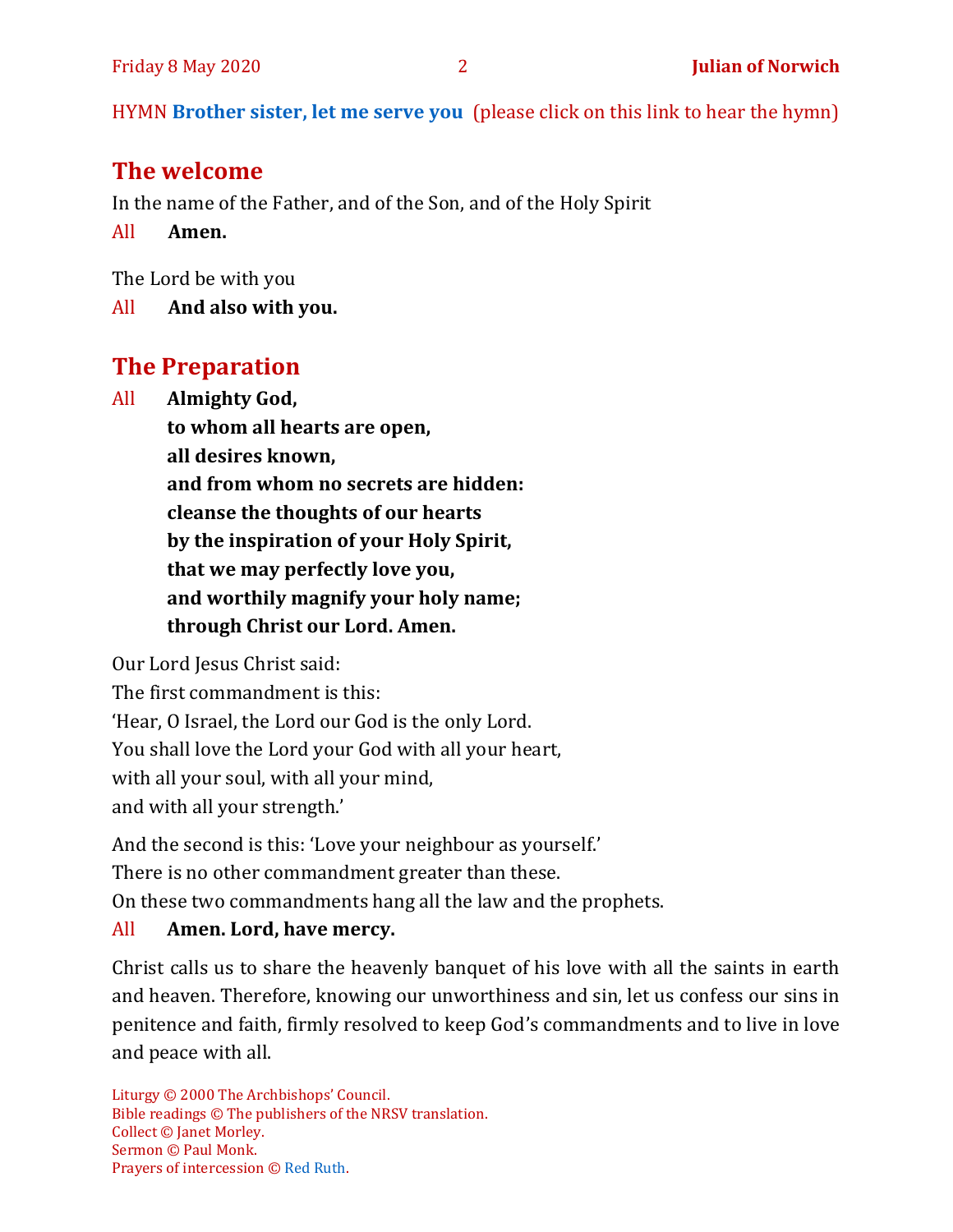Friday 8 May 2020 3 **Julian of Norwich**

All **Almighty God, our heavenly Father, we have sinned against you and against our neighbour in thought and word and deed, through negligence, through weakness, through our own deliberate fault. We are truly sorry and repent of all our sins. For the sake of your Son Jesus Christ, who died for us, forgive us all that is past and grant that we may serve you in newness of life to the glory of your name. Amen.**

Almighty God, who forgives all who truly repent, have mercy upon you, pardon and deliver you from all your sins, confirm and strengthen you in all goodness, and keep you in life eternal; through Jesus Christ our Lord.

All **Amen.**

# **The Gloria**

This version of the Gloria is sung to the tune of 'Cwm Rhondda'. Click **[here](https://www.youtube.com/watch?v=BtGhnEwY74E)** for the tune.

All **Glory be to God in Heaven, Songs of joy and peace we bring, Thankful hearts and voices raising, To creation's Lord we sing. Lord we thank you, Lord we praise you, Glory be to God our King: Glory be to God our King.**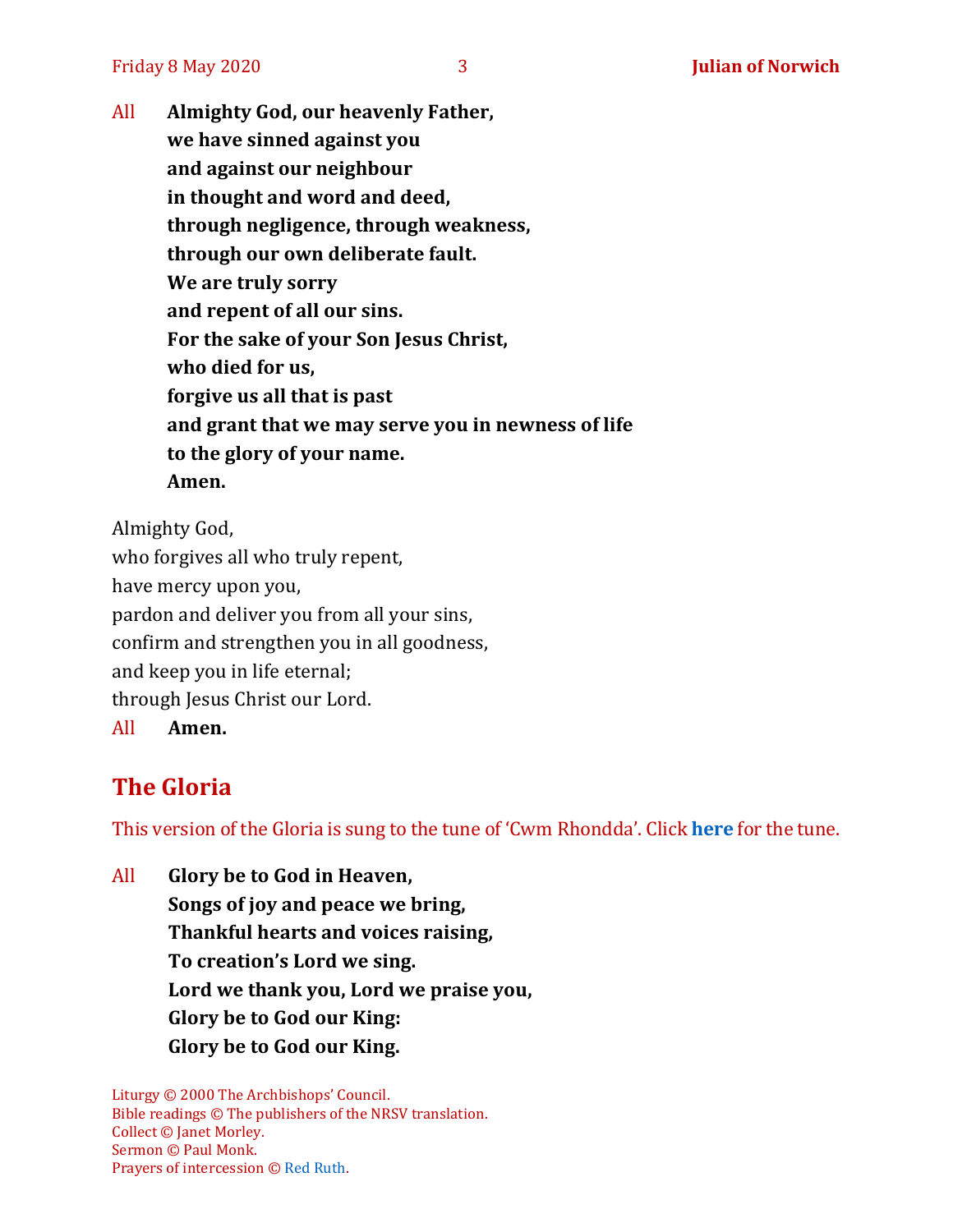**Lamb of God, who on our shoulders, Bore the load of this world's sin; Only Son of God the Father, You have brought us peace within. Lord, have mercy, Christ have mercy, Now your glorious reign begin: Now your glorious reign begin.**

**You O Son of God are Holy, You we praise with one accord. None in heav'n or earth is like you, Only you are Christ the Lord. With the Father and the Spirit, Ever worshipped and adored: Ever worshipped and adored.**

# **The Collect for Julian of Norwich**

Christ our true mother, you have carried us within you, laboured with us, and brought us forth to bliss. Enclose us in your care, that in stumbling we may not fall, nor be overcome by evil, but know that all shall be well. All **Amen.**

# **First reading**

A reading from the First Book of the Kings

Elijah came to a cave and spent the night there. The word of the Lord came to him, saying, 'What are you doing here, Elijah?' He answered, 'I have been very zealous for the Lord, the God of hosts; for the Israelites have forsaken your covenant, thrown down your altars, and killed your prophets with the sword. I alone am left, and they are seeking my life, to take it away.'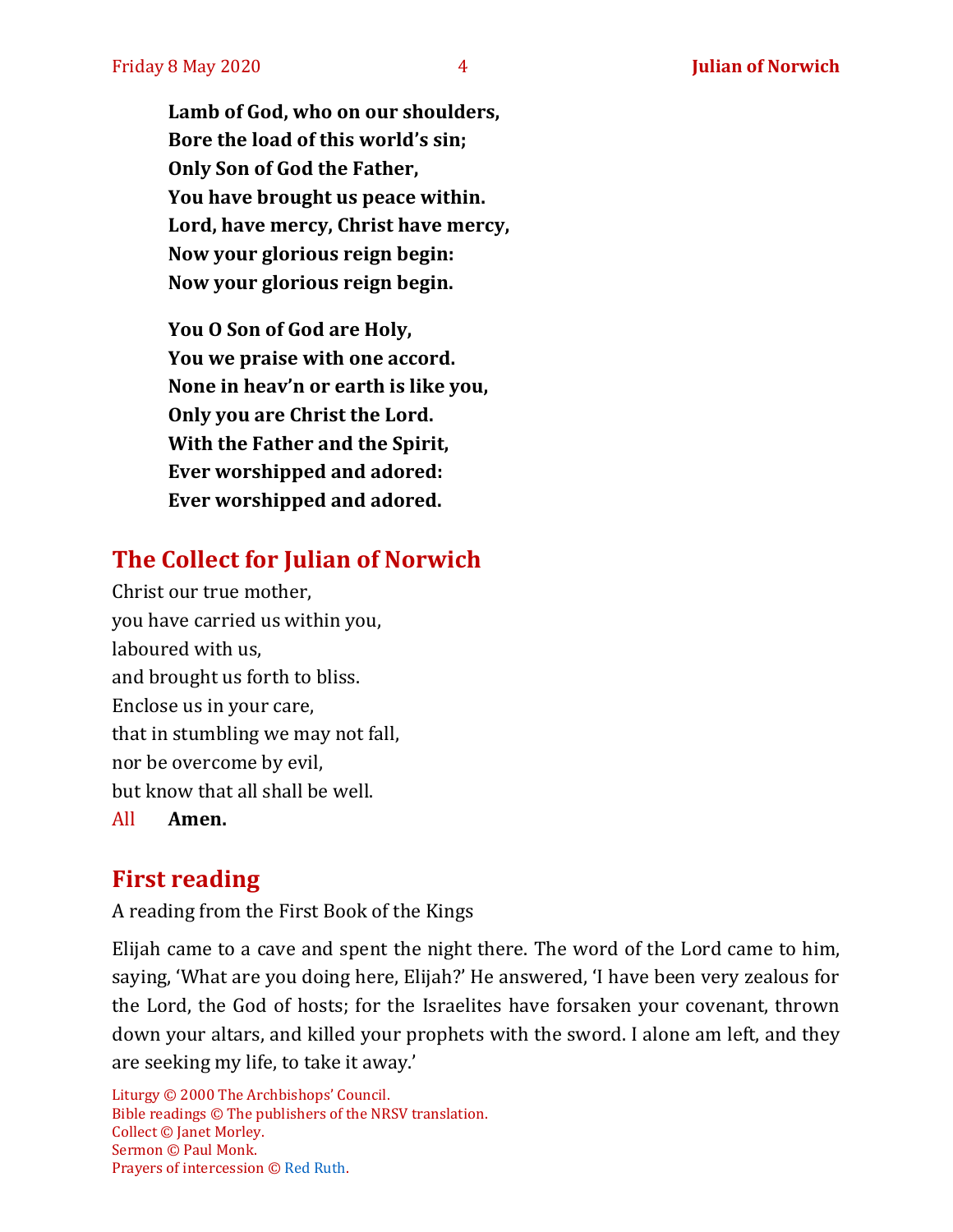He said, 'Go out and stand on the mountain before the Lord, for the Lord is about to pass by.' Now there was a great wind, so strong that it was splitting mountains and breaking rocks in pieces before the Lord, but the Lord was not in the wind; and after the wind an earthquake, but the Lord was not in the earthquake; and after the earthquake a fire, but the Lord was not in the fire; and after the fire a sound of sheer silence. When Elijah heard it, he wrapped his face in his mantle and went out and stood at the entrance of the cave. *1 Kings 19:9–13a*

This is the Word of the Lord

All **Thanks be to God.**

# **Second reading**

A reading from St Paul's First Letter to the Corinthians

Love never ends. But as for prophecies, they will come to an end; as for tongues, they will cease; as for knowledge, it will come to an end. For we know only in part, and we prophesy only in part; but when the complete comes, the partial will come to an end. When I was a child, I spoke like a child, I thought like a child, I reasoned like a child; when I became an adult, I put an end to childish ways. For now we see in a mirror, dimly, but then we will see face to face. Now I know only in part; then I will know fully, even as I have been fully known. And now faith, hope, and love abide, these three; and the greatest of these is love. *1 Corinthians 13:8–13*

This is the Word of the Lord

All **Thanks be to God.**

# **Gospel reading**

Hear the Gospel of our Lord Jesus Christ according to John

#### All **Glory to you O Lord.**

Mary stood weeping outside the tomb. As she wept, she bent over to look into the tomb; and she saw two angels in white, sitting where the body of Jesus had been lying, one at the head and the other at the feet. They said to her, 'Woman, why are you weeping?' She said to them, 'They have taken away my Lord, and I do not know where they have laid him.'

After she had said this, she turned around and saw Jesus standing there, but she did not know that it was Jesus. Jesus said to her, 'Woman, why are you weeping? For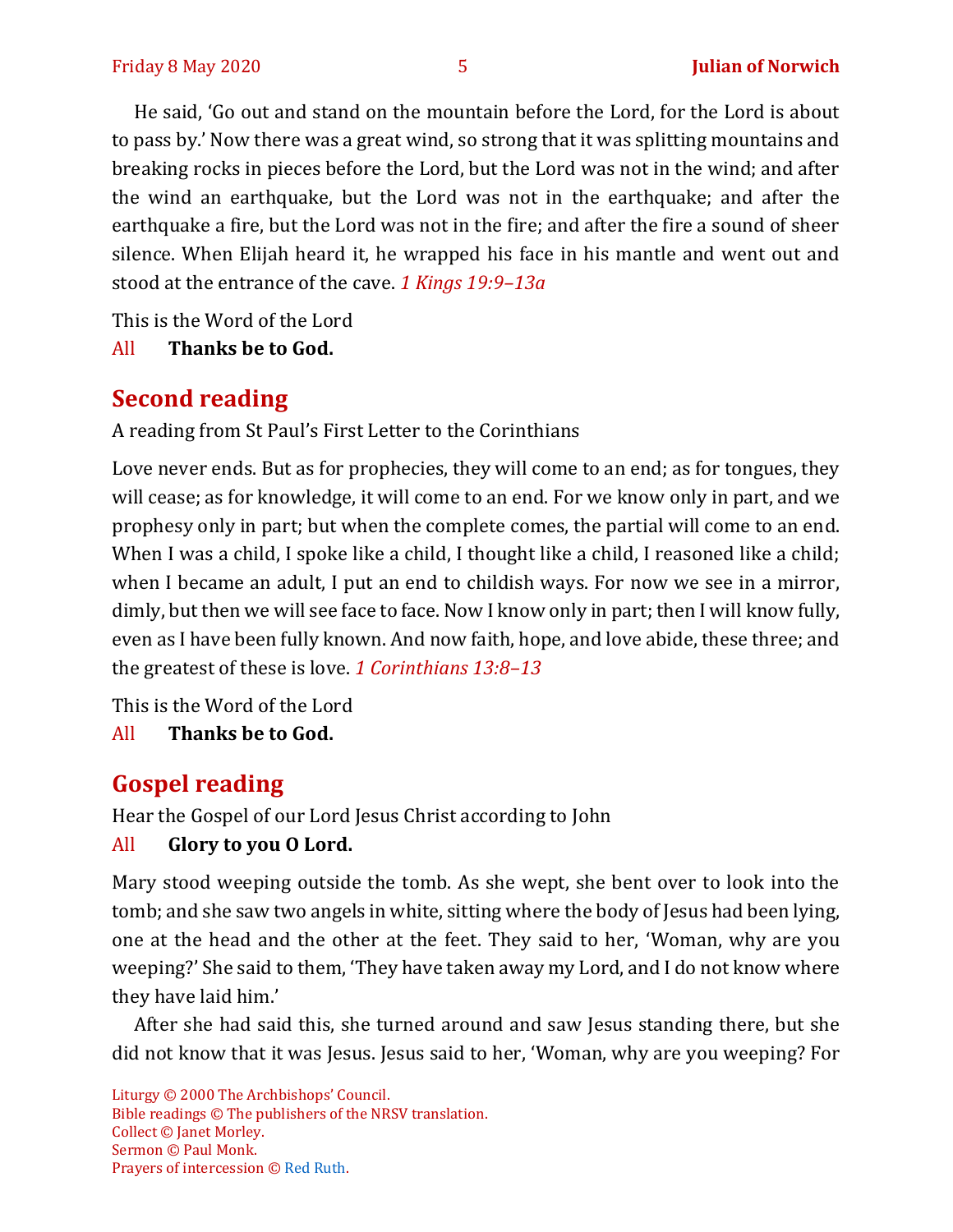whom are you looking?' Supposing him to be the gardener, she said to him, 'Sir, if you have carried him away, tell me where you have laid him, and I will take him away.' Jesus said to her, 'Mary!' She turned and said to him in Hebrew, 'Rabbouni!' (which means Teacher). Jesus said to her, "Do not hold on to me, because I have not yet ascended to the Father. But go to my brothers and say to them, "I am ascending to my Father and your Father, to my God and your God".'

Mary Magdalene went and announced to the disciples, 'I have seen the Lord'; and she told them that he had said these things to her. *John 20:11–18*

This is the Gospel of the Lord

#### All **Praise to you O Christ.**

#### **Sermon**

Julian of Norwich was the anonymous writer of the first major theological written in the English language. Everything beforehand was in Latin, Anglo Saxon, or Medieval French. She was also the first woman to write theology in English.

Julian was writing in the fourteenth century after a major outbreak of the plague. She nearly died (presumably of plague) and had a series of profound visions during what today we'd call a 'near-death experience'. She then spent twenty years or so meditating on those visions. Her book *Revelations of Divine Love* is a wonderful exploration of what she saw and heard, and of the God who spoke to her in her visions.

What was Julian's conclusion? The clue's in the title. God is love and nothing but love. God can do nothing that is not loving. Julian struggles to explain and explore such a vast love, though she tries very, very hard. Her God is too loving to be capable of anger or wrath or unfairness. While she certainly believes in the devil she does not believe in hell so, for her, judgement becomes an opportunity to put things right.

Julian's God is also too vast to be constrained by gender. He is God our Father but as loving as the most loving mother. Jesus adopted that same idea when (in Matthew 23:37) he talks of being like a mother hen.

Julian next seeks to respond to a God capable of such vast love. Our proper response is to love him in return … *but how?* If God is love (1 John 4) and if God gives of himself to us, then he is giving us love. We are to use that love as a means of loving God. In effect we are loving God with Himself. Think of a ship coming in to dock at a harbour: a sailor on deck throws a loop of rope round a bollard on the harbour and pulls hard as a means of bringing the ship to its berth. The rope is attached at one end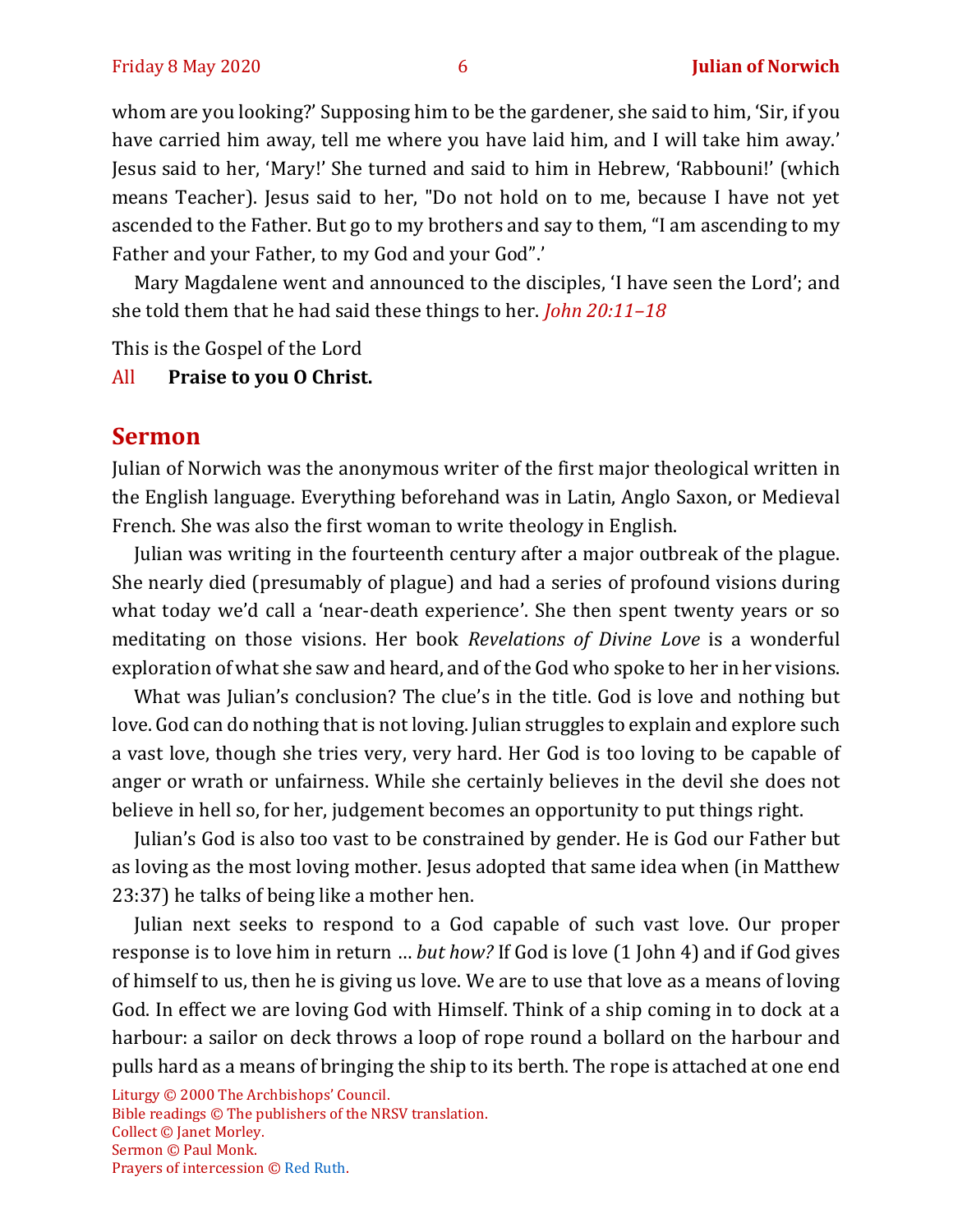to the ship and is held fast the other by the seaman. In the same way, God's love starts with God and we hand it back to God. We're held in its loop as God pulls us heavenward.

We can also take Julian's image and apply it to the Scriptures. God is love (1 John 4). Love is a fruit of the Spirit (Galatians 5) and a gift of the Spirit (Romans 12). Jesus gives a New Commandment to love (John 13:34). Jesus is telling us to love God by using the love given to us by God. We again see the idea of humans loving God with the love given us by God. No wonder Julian of Norwich adopted the catchphrase, 'All shall be well, and all shall be well, and manner of things shall be well.'

Today in the Church calendar we remember a visionary of love. Julian teaches us to love God—but all the saints do that. But she then teaches us *how* to love God.

#### **Prayers of intercession**

Imagine we hold a small round hazelnut in our hand. Like Julian, I want you to wonder how this fragile little thing exists.

Isn't it incredible that there isn't any hazelnut in all creation that's exactly like the one you're holding now in your mind? How does this hazelnut manage to continue to exist?

*God showed me in my palm a little thing round as a ball about the size of a hazelnut. I looked at it with the eye of my understanding and asked myself: What is this thing? And I was answered: It is everything that is created. I wondered how it could survive since it seemed so little it could suddenly disintegrate into nothing. The answer came: It endures, and ever will endure, because God loves it. And so everything has its being because of God's love.* God loves it. Plain and simple.

God loves you.

Plain and simple.

Nothing would exist without the sustaining power and love of God.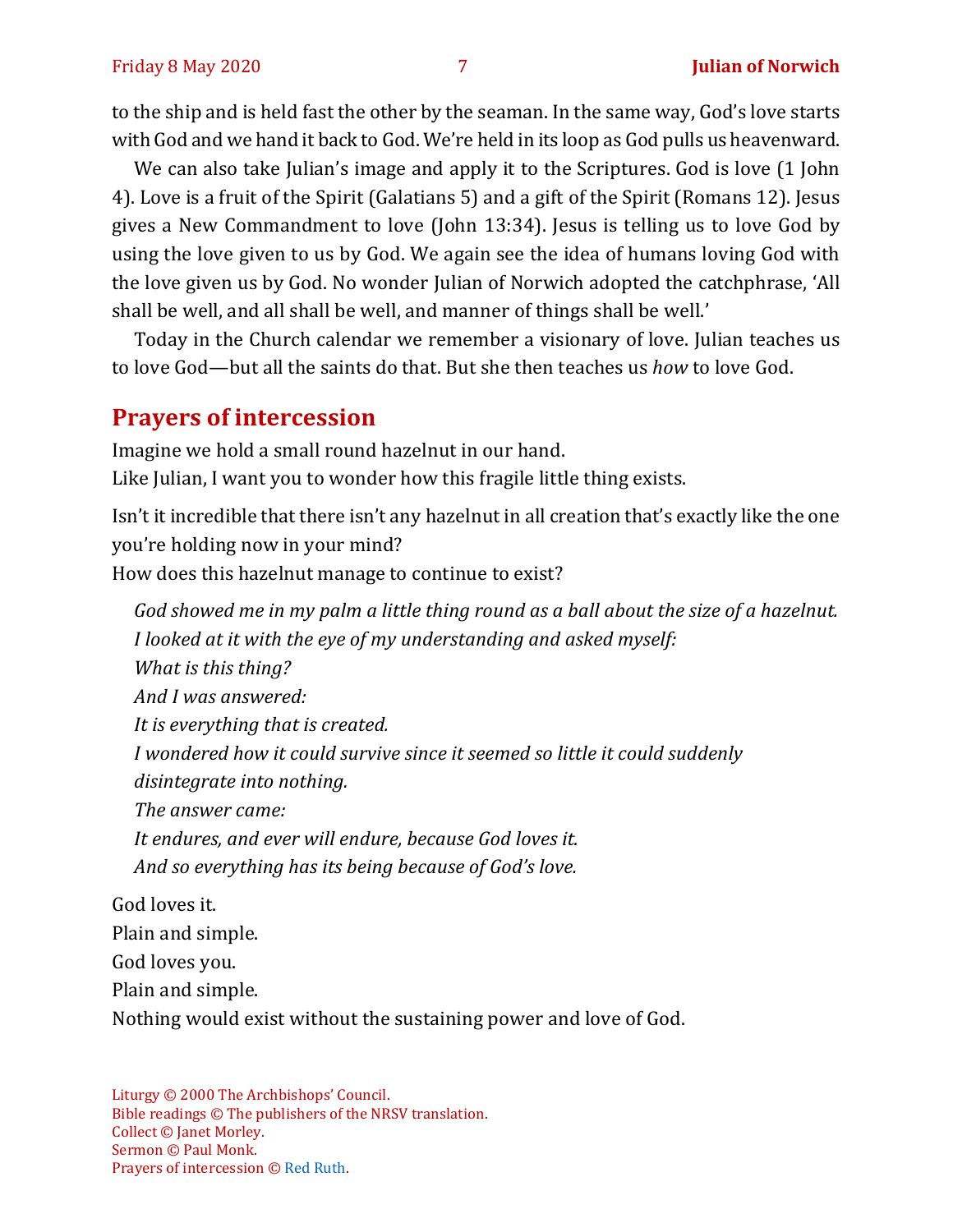Let us give thanks in our hearts for that love …

Let us give thanks that God loves our world.

Even those places where darkness reigns.

Where young girls are stolen away to be sold.

Even where death and disease are rife,

# All **God loves them all.**

Let us give thanks that God loves our Church.

Even when we argue and fight and lose faith.

Even when we forget what we should be doing, feeding the poor and hungry, loving one another,

### All **God loves them all.**

Let us give thanks that God loves those who are ill, those who are alone, those who suffer for disease or addiction.

We name them now …

Even when we forget them,

# All **God loves them all.**

Let us give thanks that God will welcome us all home in time.

Even when we are fearful of death, help us remember that we will be going home.

# All **God loves us all.**

All shall be well, and all shall be well, and all manner of things shall be well.

#### All **Amen**

Merciful Father,

All **accept these prayers for the sake of your Son, our Saviour Jesus Christ. Amen.**

# **The peace**

May the God of peace sanctify you: may he so strengthen your hearts in holiness that you may be blameless before him at the coming of our Lord Jesus with his saints.

The peace of the Lord be always with you: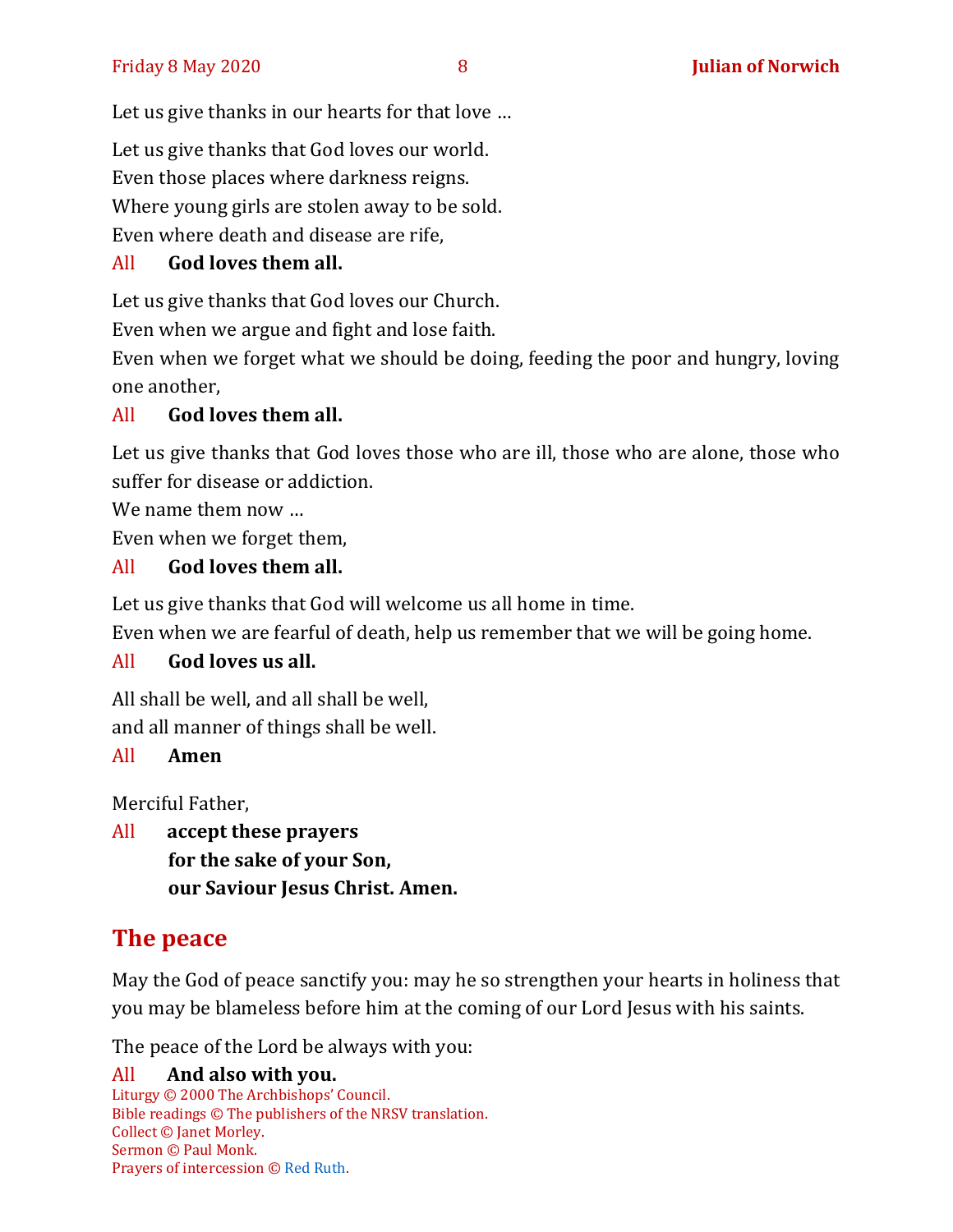The liturgy of the Communion Service appears below

# The Dismissal

May Christ who makes saints of sinners, who has transformed those we remember today, raise and strengthen you that you may transform the world; and the blessing of God the Almighty: Father, Son, and Holy Spirit, be with you now and remain with you always.

#### All **Amen**

Go in peace to love and serve the Lord.

#### All **In the name of Christ. Amen.**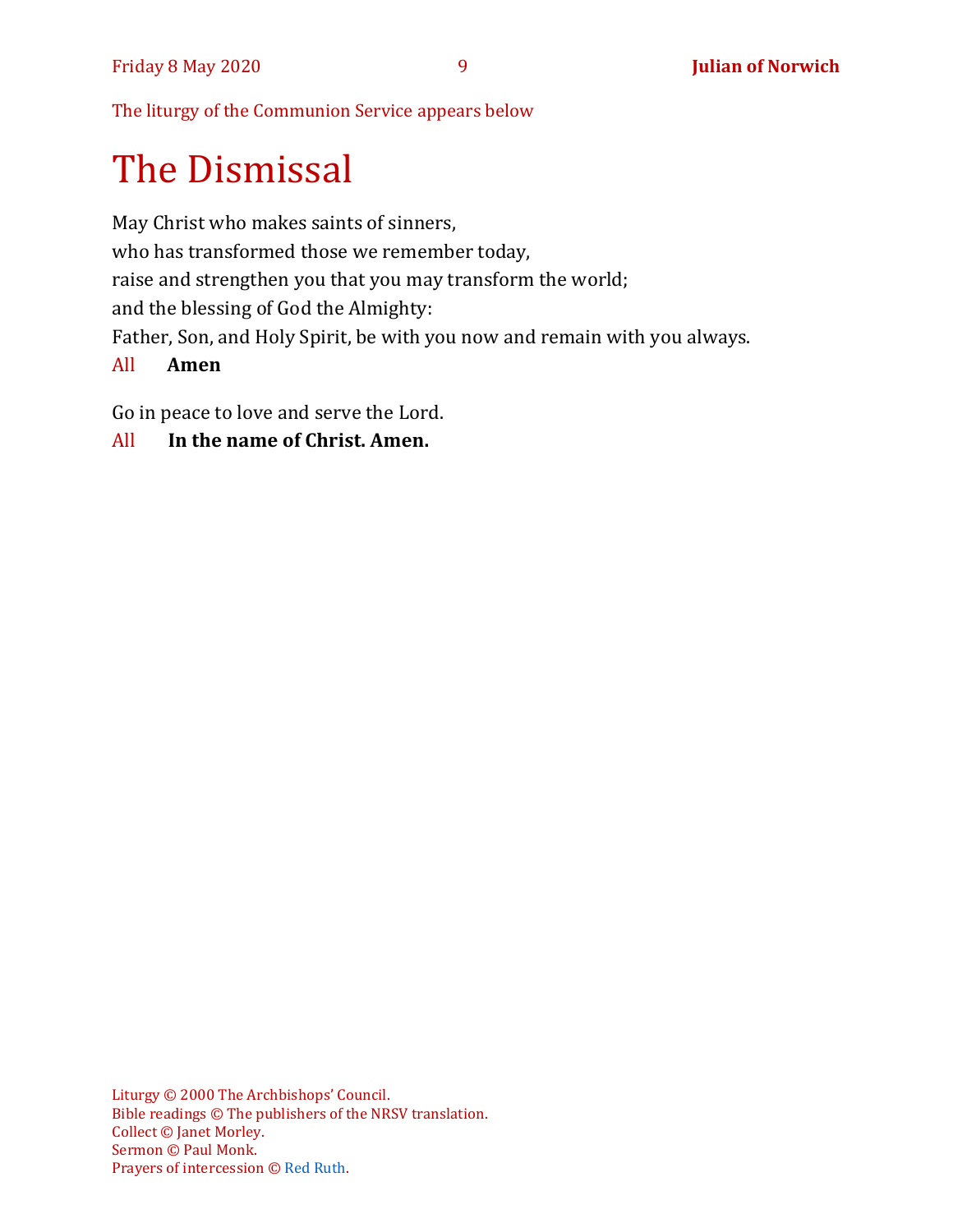# The Liturgy of the Sacrament

#### Eucharistic Prayer (prayer E)

The Lord be with you

#### All **and also with you.**

Lift up your hearts.

#### All **We lift them to the Lord.**

Let us give thanks to the Lord our God.

#### All **It is right to give thanks and praise.**

It is indeed right, our duty and our joy that we should always sing of your glory, holy Father, almighty and eternal God, through Jesus Christ your Son our Lord. For you are the hope of the nations, the builder of the city that is to come. Your love made visible in Jesus Christ brings home the lost, restores the sinner and gives dignity to the despised. In his face your light shines out, flooding lives with goodness and truth, gathering into one in your kingdom a divided and broken humanity. Therefore with all who can give voice in your creation we glorify your name, for ever praising you and saying,

All **Holy, holy, holy Lord, God of power and might, heaven and earth are full of your glory. Hosanna in the highest. Blessed is he who comes in the name of the Lord. Hosanna in the highest.**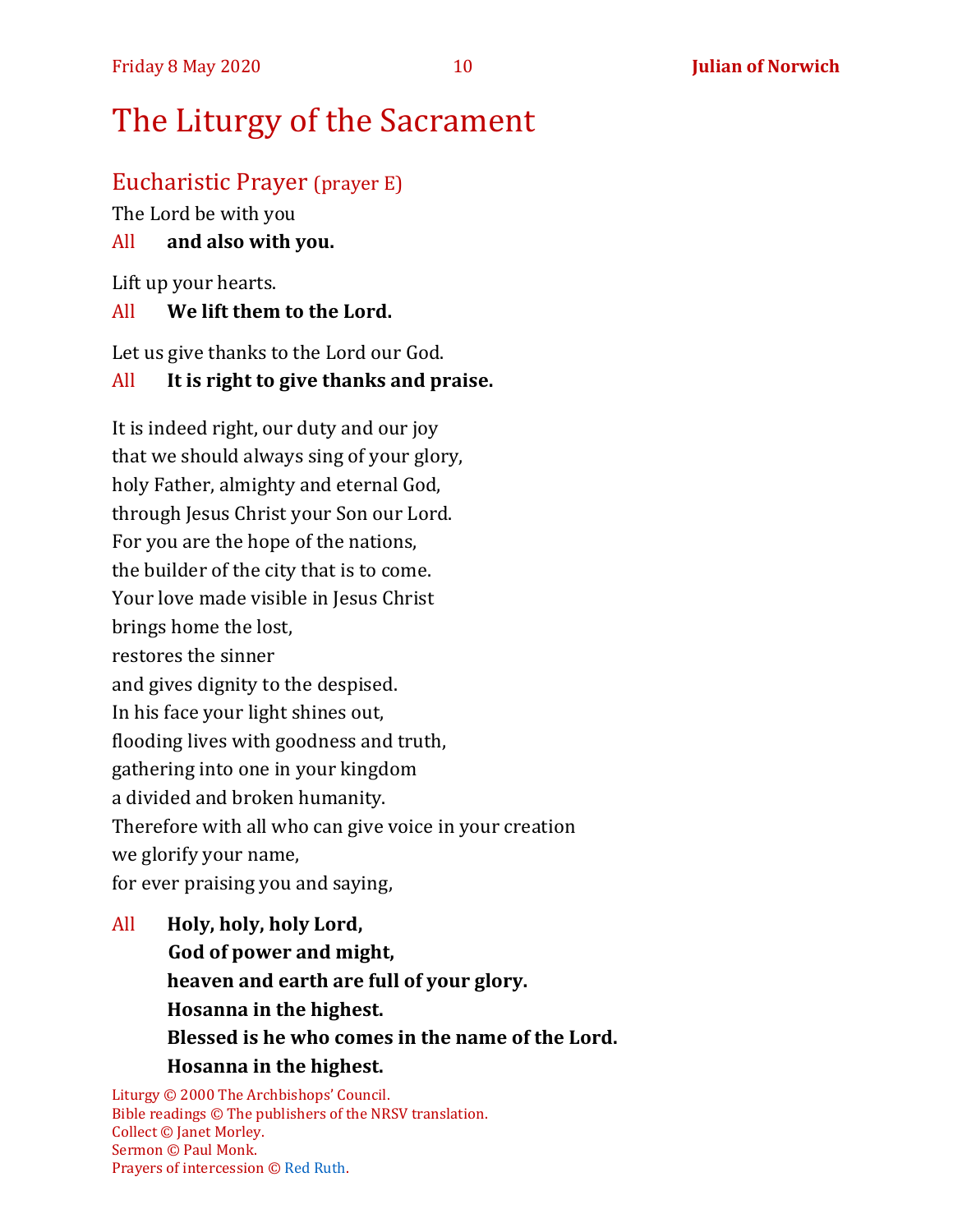We praise and bless you, loving Father, through Jesus Christ, our Lord; and as we obey his command, send your Holy Spirit, that broken bread and wine outpoured may be for us the body and blood of your dear Son.

On the night before he died he had supper with his friends and, taking bread, he praised you. He broke the bread, gave it to them and said: Take, eat; this is my body which is given for you; do this in remembrance of me.

When supper was ended he took the cup of wine. Again he praised you, gave it to them and said: Drink this, all of you; this is my blood of the new covenant, which is shed for you and for many for the forgiveness of sins. Do this, as often as you drink it, in remembrance of me.

So, Father, we remember all that Jesus did, in him we plead with confidence his sacrifice made once for all upon the cross. Bringing before you the bread of life and cup of salvation, we proclaim his death and resurrection until he comes in glory.

Great is the mystery of faith:

All **Christ has died. Christ is risen. Christ will come again.**

Lord of all life, help us to work together for that day when your kingdom comes and justice and mercy will be seen in all the earth.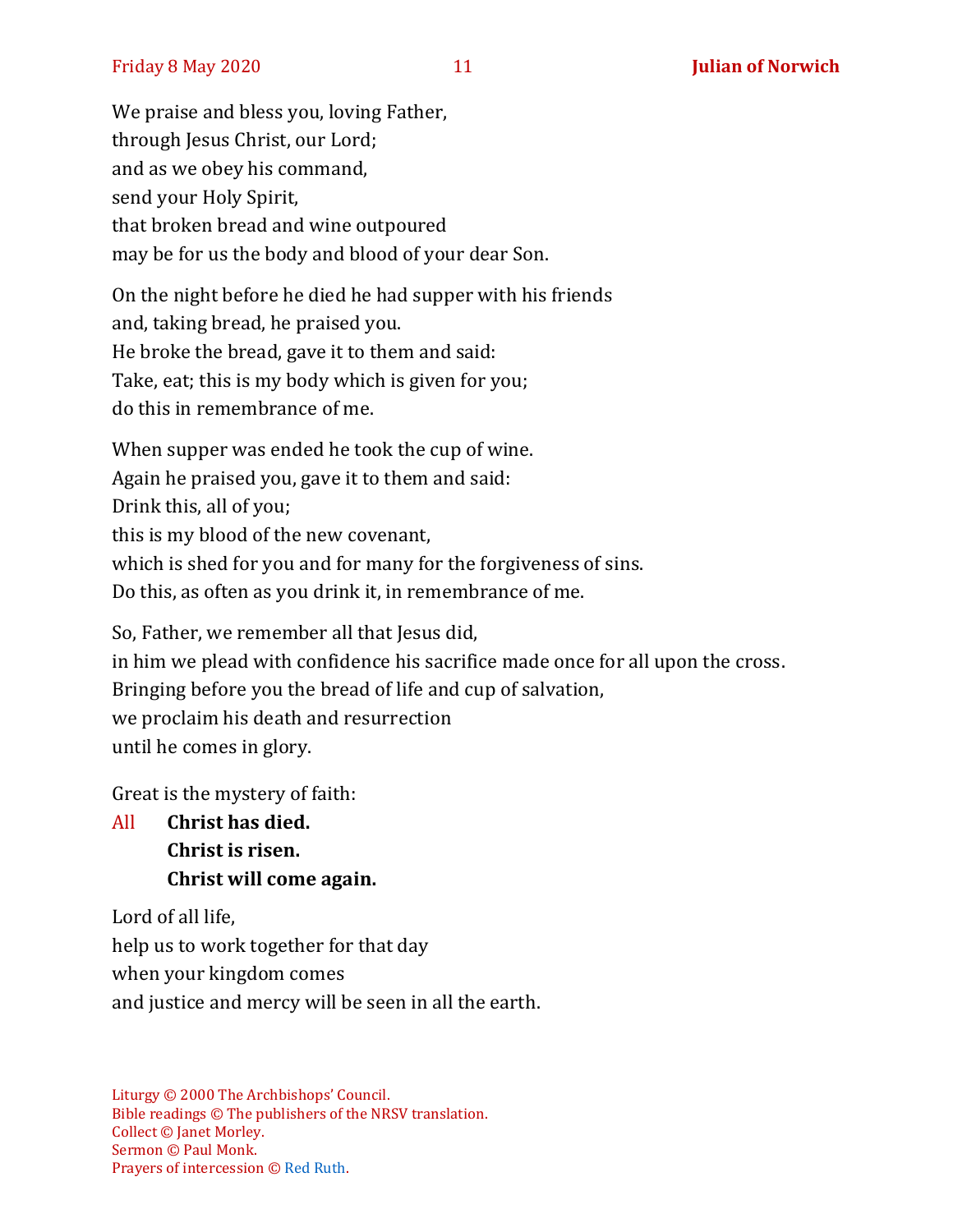Look with favour on your people, gather us in your loving arms and bring us with Julian of Norwich, St Barnabas and all the saints to feast at your table in heaven.

Through Christ, and with Christ, and in Christ, in the unity of the Holy Spirit, all honour and glory are yours, O loving Father, for ever and ever.

All **Amen.**

# The Lord's Prayer

As our Saviour taught us, so we pray

All **Our Father in heaven, hallowed be your name, your kingdom come, your will be done, on earth as in heaven. Give us today our daily bread. Forgive us our sins as we forgive those who sin against us. Lead us not into temptation but deliver us from evil. For the kingdom, the power, and the glory are yours now and for ever. Amen.**

#### Breaking of the Bread

We break this bread to share in the body of Christ.

#### All **Though we are many, we are one body, because we all share in one bread.**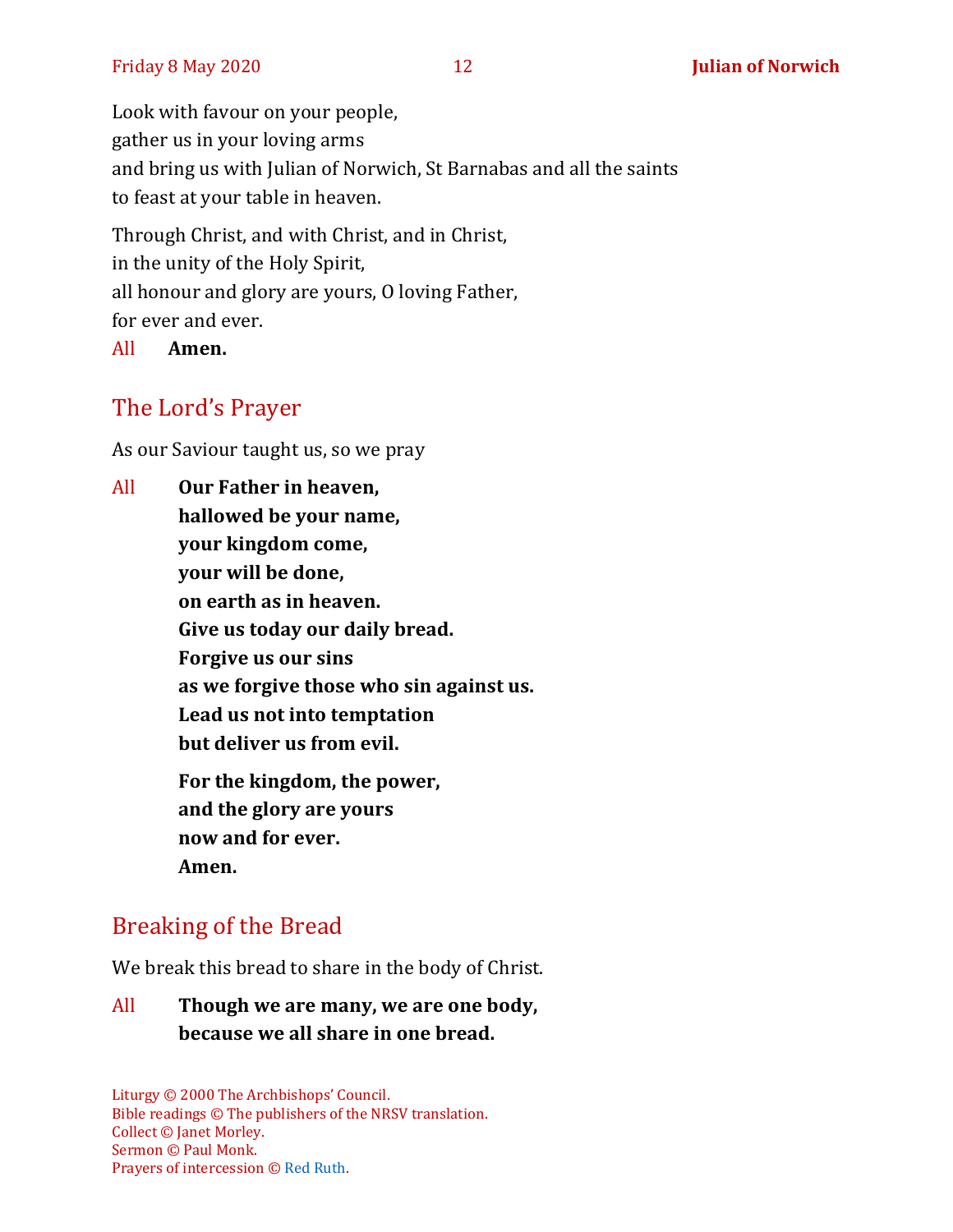All **Lamb of God,**

**you take away the sin of the world, have mercy on us. Lamb of God, you take away the sin of the world, have mercy on us.**

**Lamb of God, you take away the sin of the world, grant us peace.**

Draw near with faith.

Receive the body of our Lord Jesus Christ which he gave for you, and his blood which he shed for you. Eat and drink in remembrance that he died for you, and feed on him in your hearts by faith with thanksgiving.

All **We do not presume**

**to come to this your table, merciful Lord, trusting in our own righteousness, but in your manifold and great mercies. We are not worthy so much as to gather up the crumbs under your table. But you are the same Lord whose nature is always to have mercy. Grant us therefore, gracious Lord, so to eat the flesh of your dear Son Jesus Christ and to drink his blood, that our sinful bodies may be made clean by his body and our souls washed through his most precious blood, and that we may evermore dwell in him, and he in us. Amen.**